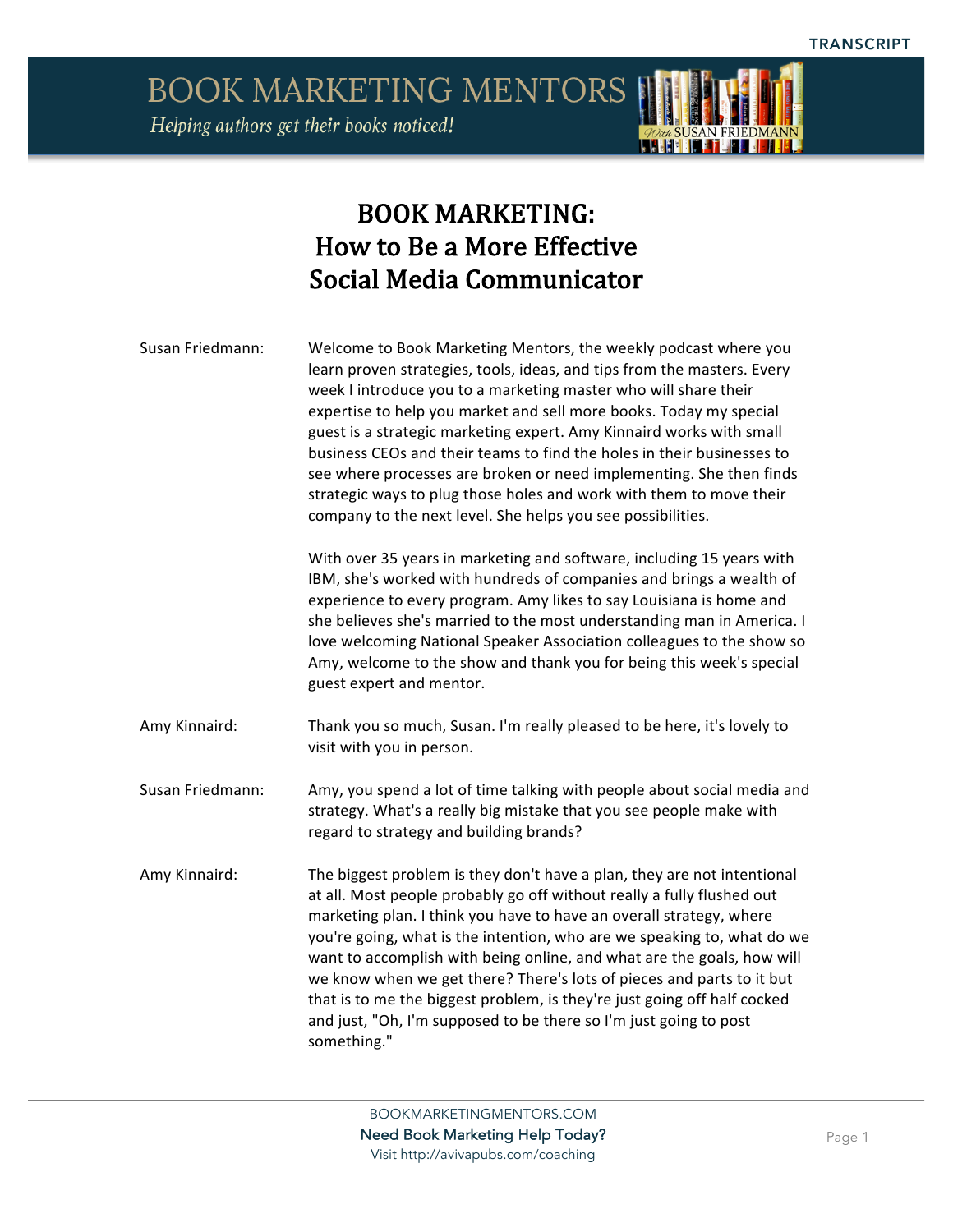*ODUA SUSAN FRIEDMANN* 

### BOOK MARKETING MENTORS

Helping authors get their books noticed!

| Susan Friedmann: | We're talking about social media here and creating an image on social<br>media. I know you give a talk, Your Business Selfie, which I love that<br>title. What image are you creating on social media? Talk to us about<br>creating that image?                                                                                                                                                                                                                                                                                                                                                                                                                                                                                                                                               |
|------------------|-----------------------------------------------------------------------------------------------------------------------------------------------------------------------------------------------------------------------------------------------------------------------------------------------------------------------------------------------------------------------------------------------------------------------------------------------------------------------------------------------------------------------------------------------------------------------------------------------------------------------------------------------------------------------------------------------------------------------------------------------------------------------------------------------|
| Amy Kinnaird:    | You know, a lot of it has to do with the content that you're posting and<br>how you come across. What are the words that you're using? What are<br>the pictures you're posting? What kind of content are you sharing? That<br>helps me see you as an individual. It's not just, I'm not only seeing your<br>content that you think is important for me to read but I'm hearing it<br>from your standpoint. I'm getting a point of view visually and through<br>the words that you use. That would be directed, you're going to make it<br>to your target audience.                                                                                                                                                                                                                            |
|                  | If I'm reaching out to millennials the languaging I'm using and the<br>photos I'm using are probably going to be very different than if I'm<br>selling to corporate, boomers, that kind of a thing. It's how you use the<br>language and how you use the graphics and the photos or videos or are<br>you even participating at all.                                                                                                                                                                                                                                                                                                                                                                                                                                                           |
| Susan Friedmann: | What I'm hearing there is you really have to know your audience and<br>what's important to your audience as you build this brand for yourself.<br>Would you agree with that?                                                                                                                                                                                                                                                                                                                                                                                                                                                                                                                                                                                                                  |
| Amy Kinnaird:    | Always. Absolutely, always. You have to know who your audience is. I<br>know that that subject's just very near and dear to your heart. As fellow<br>marketing people, we know that that's so important to understand<br>exactly who did the author write the book for and know what their<br>issues and concerns are and be able to speak directly to them in the<br>language that they're used to using so that it's like, "Oh my gosh.<br>They're in my head. How did you know I was thinking that? How did you<br>know I say that? That's really important to  I had a business coach who<br>used to call it mimic your market. That meant to her, be inside their<br>head, use the words they use. Don't use the words you use, use the<br>words and the languaging that they would use. |
| Susan Friedmann: | That's so important. Which platform on social media do you prefer and<br>recommend to your clients?                                                                                                                                                                                                                                                                                                                                                                                                                                                                                                                                                                                                                                                                                           |
| Amy Kinnaird:    | Well, that's too different things so which do I prefer? Each person is<br>going to have a very different answer to that or potentially has a very<br>different answer to that. If I'm writing children's fiction my target is<br>going to be very different than if I'm writing self-help books or if I'm                                                                                                                                                                                                                                                                                                                                                                                                                                                                                     |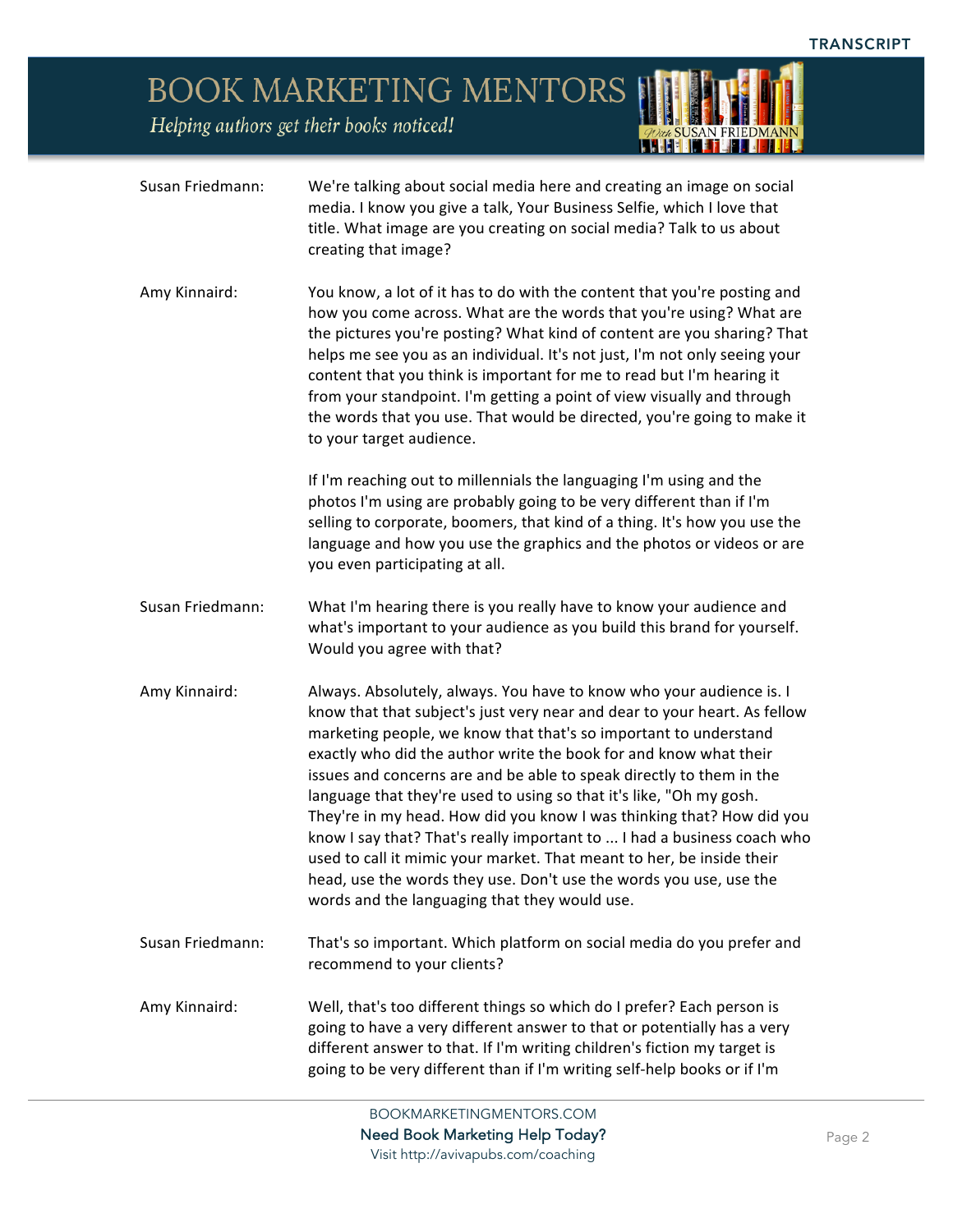. . I HI

**BOOK MARKETING MENTORS** Helping authors get their books noticed!

writing just a business book about marketing for instance or social media. My audience is probably spending time on more than one social media platform and it will vary from place to place. If I'm reaching out to moms then you're best spending time on Facebook and Instagram. If I'm reaching out to millennials maybe ... I don't know, millennials some of them are tweeting, some of them they're not on Facebook really. They might be on Instagram, they might be on Snap Chat. It's kind of following where your target audience is. For many people who are business, non-fiction writers, LinkedIn certainly is. One of the benefits of LinkedIn is it's for a lot of people. It's their online presence. It's my professional image online. That's why a lot of people tend to swing towards LinkedIn as a place to focus attention if they're in the social media world. Susan Friedmann: I know you talk a lot about LinkedIn to your clients. What are some key things that perhaps authors can add, let's say, to their LinkedIn profile that might help them build their brand? Amy Kinnaird: There's actually quite a lot of things that they can do. From the very simplistic like put a picture of the book, in the cover photo, on LinkedIn. They could put that they're an author in their professional headline. They could put a link ... In the contact information in your profile you have links that you can put for website or blog, well link that to your Amazon page. Link that to your sales page for your book. I've seen a lot of authors put ... There's an experience section, I'm doing a little quote sign, "experience section". You can use, for every book that you have create a whole new experience and put a little write ... Mini write-up, who's the publisher, how do they get it, what's the book about. Get readers to write recommendations for you, the little testimonies like they do in Amazon. They would have to go into LinkedIn and do that so your good buddies could do that for you. There's a whole special section that you have to add. It's simple, you just click and add the section but it's called publications. Again, I'm doing the little air quote thing so "publications" and the obvious, write the information about your book. If the book won an award of some kind there's a section you can add called honors and awards. Participate in groups. There so much in the author's space, publishing world, and going on in groups as well. That's a good start, that's a lot of stuff that they can do to give their LinkedIn profile a very good chance of being found through searching. LinkedIn's just a big search engine. By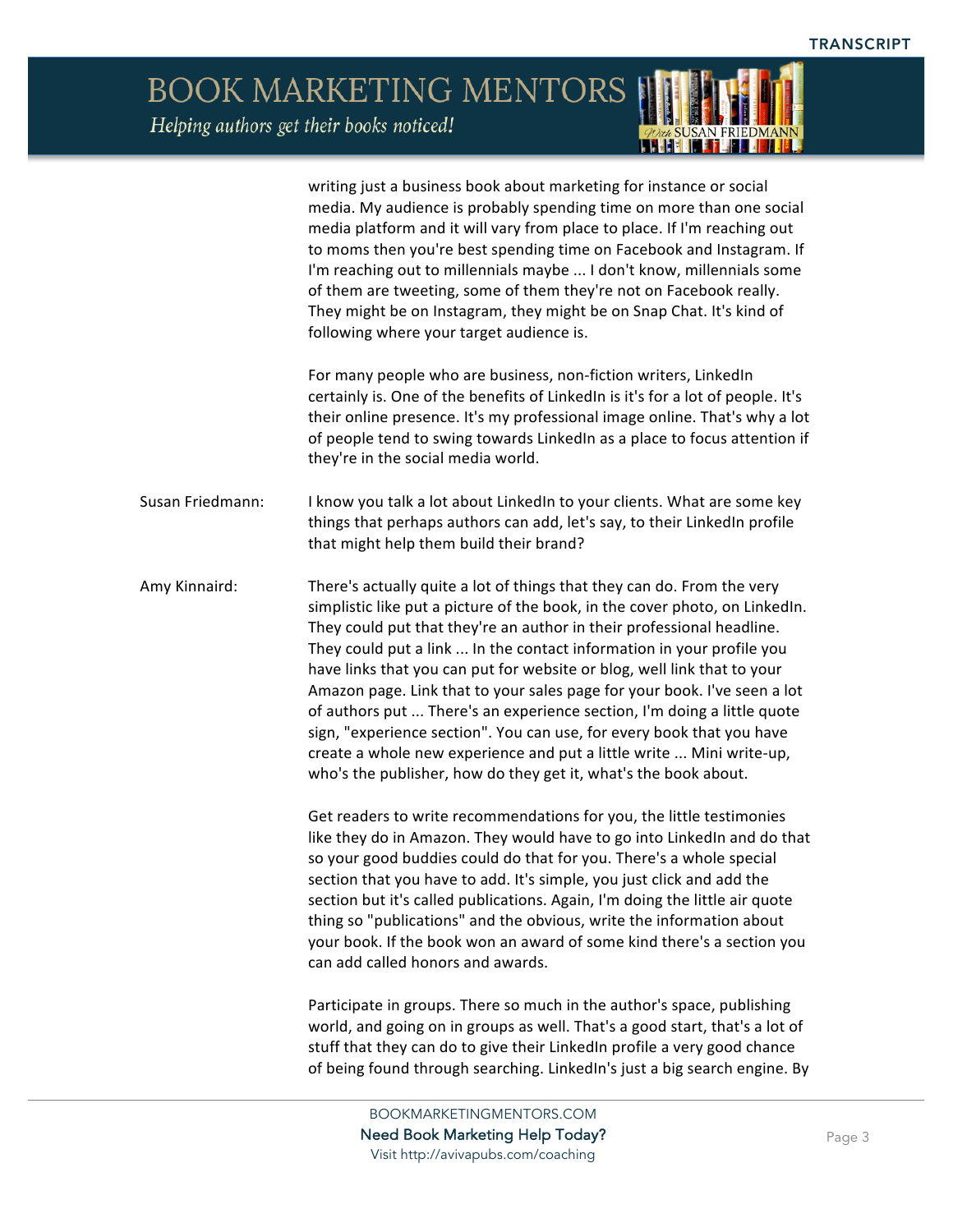Helping authors get their books noticed!

filling out and fleshing out their profile in some of those ways they'll come across as a much more knowledgeable expert.

Susan Friedmann: I know that one of the things that you recommend to your clients is building those long lasting relationships. What advice would you have for authors to do that?

Amy Kinnaird: Well, I was having a conversation this morning with a brand new client who called me in. She said, "Well, I need help with my LinkedIn profile." What I know is it's lots more than that. There's always much more to the picture. As we talked the big picture what she wanted was really no different than what other clients want and need. They want to be seen as the expert. That's the whole point of me writing a book is it's for me to have some level of visible expertise, the social proof. By being out on the internet, whether it's creating videos, whether it's the things you're posting in social media, whether it's doing a podcast, whether it's writing blog posts or articles, writing for people online, all of that comes together as a body of work that shows that you're giving back. You're starting to build that relationship and because it's in your voice they get to see who you are, they get to like you. You're not just a name on a book jacket.

> All of that is very helpful to an audience who is looking for information support, whatever it is that your book is ... Entertainment. All of those things work together to build that relationship and to be for you as an individual to be seen as the go to in whatever that topic is.

Susan Friedmann: Let's talk strategy. What strategies would you recommend authors use as they're building their brand?

Amy Kinnaird: Authors are writers. It's words. It seems like you could take excerpts from your book and create videos out of that and now repurpose those. It's just a matter of generally repurposing your content. Creating videos, creating audios, creating online courses. Again, writing for many guest blogs for other websites that might have a shared audience. It's really going to be repurposing your content and getting it out there. Then having some way of attracting folks back to you on your, whatever your home spot is. If it's a blog or if it's a website and getting traffic to come back for more so you get them on your email list. I think a lot of marketers think that there's quite a bit to be said for having a strong email list.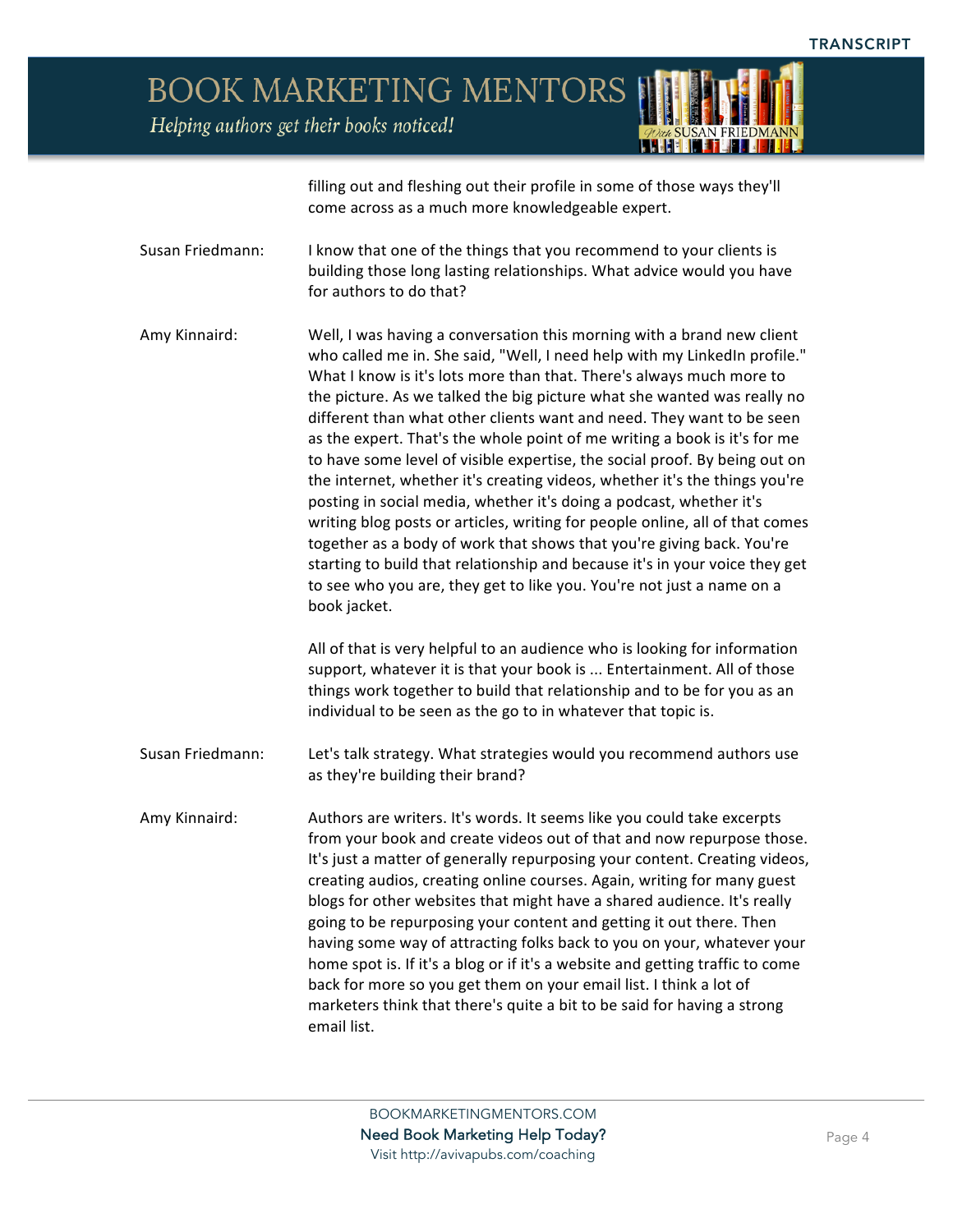*ADun* SUSAN FRIEDMANN

BOOK MARKETING MENTORS Helping authors get their books noticed!

|                  | A book is just one way of getting your message out. I think authors<br>should think, "How can I take my message and spread it out to different<br>channels?" People will want to consume in different ways. Some people<br>want to just get a newsletter or a newspaper. Some want to just listen<br>to what you have to say while they're working out at the gym. Some<br>want to watch a video while they're sitting there in the evening while<br>their husband's watching TV. It's just a matter of what are the other<br>avenues. Be strategic about what will you do.                                                                                                                                    |
|------------------|----------------------------------------------------------------------------------------------------------------------------------------------------------------------------------------------------------------------------------------------------------------------------------------------------------------------------------------------------------------------------------------------------------------------------------------------------------------------------------------------------------------------------------------------------------------------------------------------------------------------------------------------------------------------------------------------------------------|
|                  | Often I've got really great plans. "Oh, it'd be really so great if I had an<br>online course." You know what? I'm realistic to know I ain't going to get<br>that done any time soon but I can do some of these other things that<br>aren't quite as labor intensive. Which will also help me get my name out<br>in front of people and start to build those relationships.                                                                                                                                                                                                                                                                                                                                     |
| Susan Friedmann: | That's very important I know. One of the things that I talk about with my<br>authors is the fact that they need to get out from behind the book.                                                                                                                                                                                                                                                                                                                                                                                                                                                                                                                                                               |
| Amy Kinnaird:    | Right.                                                                                                                                                                                                                                                                                                                                                                                                                                                                                                                                                                                                                                                                                                         |
| Susan Friedmann: | So that they're seen and it's them, the author, that needs to get the<br>visibility and be seen as the expert in the field. The book is there as you<br>said with its message to get out in different ways.                                                                                                                                                                                                                                                                                                                                                                                                                                                                                                    |
| Amy Kinnaird:    | Yeah, I think that's great because we are not  If I go through a<br>bookstore and look at the 300 new books that came out in the past<br>month on various business topics, unless I have some name recognition<br>I may not even slow down as I go by that book. Helping to  You want<br>the impression, you as an individual, as an entrepreneur, as an author,<br>want to give the world the impression that you're everywhere. As you<br>have a book signing you take photos, you create videos, you get<br>testimonies. You take pictures of  Do a Facebook Live from your book<br>signing, oh my gosh. Then just keep posting stuff all the time that makes<br>it look like you're out there doing stuff. |
|                  | Do live book clubs where people can sign up and you'll show up via<br>Skype or Zoom or some other tool. Be at their book club and then<br>record that and push that out. Now everybody's going, "Man, that is so<br>cool. She's everywhere. She's really with it," or he. I think some of those<br>things are very important. Just look like you're everywhere. People tell<br>me that all the time. "Oh my gosh, I see you everywhere." Really I'm not<br>everywhere but when I go someplace I take advantage of it and push<br>that out.                                                                                                                                                                     |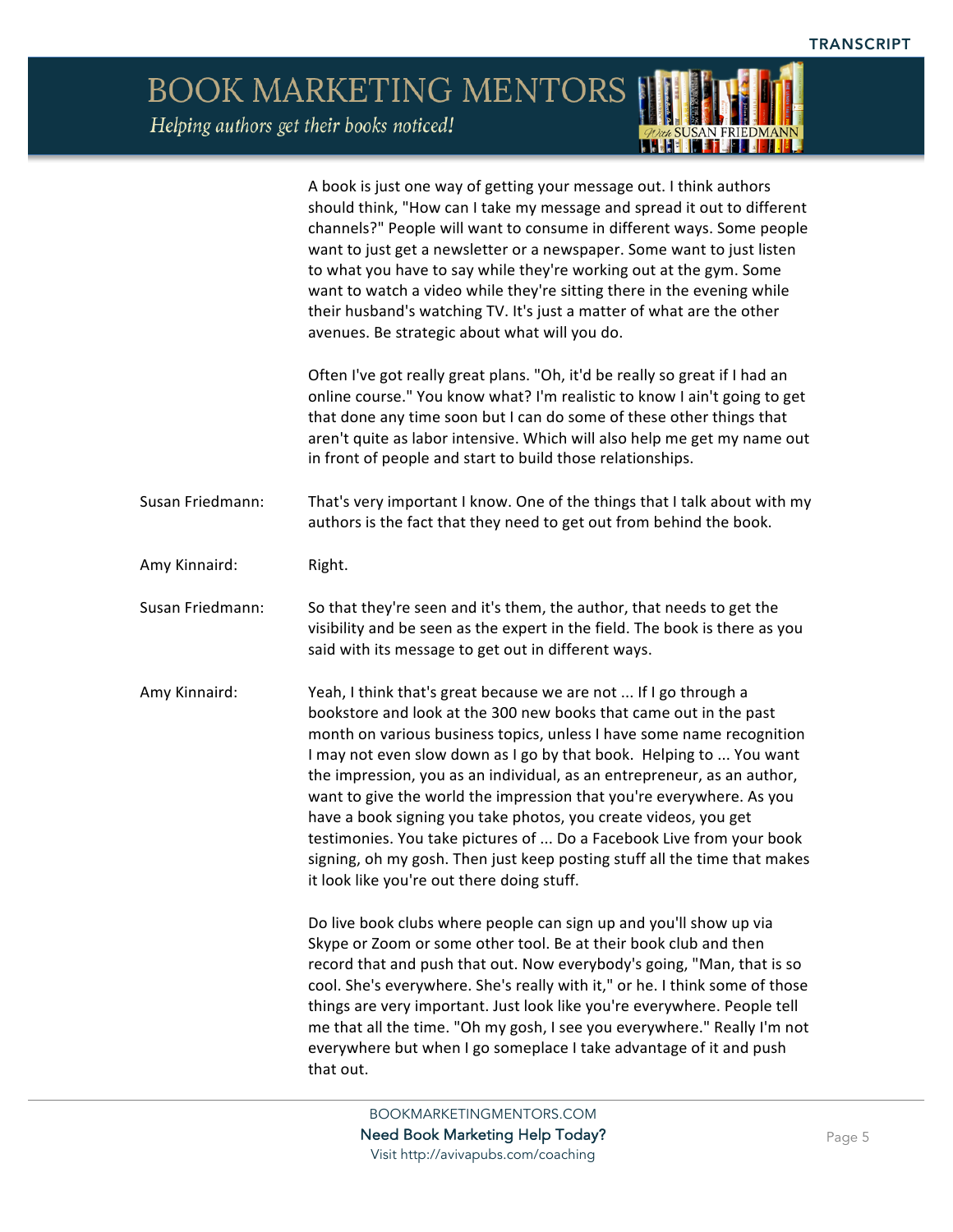*ODUA SUSAN FRIEDMANN* 

BOOK MARKETING MENTORS

Helping authors get their books noticed!

| Susan Friedmann: | I love it when people say, "Oh, I see you everywhere."                                                                                                                                                                                                                                                                                                                                                                                                                                                                                                                                                                                                                                                                   |
|------------------|--------------------------------------------------------------------------------------------------------------------------------------------------------------------------------------------------------------------------------------------------------------------------------------------------------------------------------------------------------------------------------------------------------------------------------------------------------------------------------------------------------------------------------------------------------------------------------------------------------------------------------------------------------------------------------------------------------------------------|
| Amy Kinnaird:    | Yeah, I'm sitting here in my sweatpants and slippers but you think I'm<br>out there.                                                                                                                                                                                                                                                                                                                                                                                                                                                                                                                                                                                                                                     |
| Susan Friedmann: | It's a great boost to the ego, it really is.                                                                                                                                                                                                                                                                                                                                                                                                                                                                                                                                                                                                                                                                             |
| Amy Kinnaird:    | Yeah, that's right.                                                                                                                                                                                                                                                                                                                                                                                                                                                                                                                                                                                                                                                                                                      |
| Susan Friedmann: | What are some of the mistakes that you see that people make with<br>regard to positioning and strategy?                                                                                                                                                                                                                                                                                                                                                                                                                                                                                                                                                                                                                  |
| Amy Kinnaird:    | I would say that they try and be all things to all people or they try and<br>be everywhere. My caution is always, "Let's get a big plan. Now, what<br>are we going to accomplish? I can't be everywhere day zero." Where do<br>I want to start this process of  I can't do a podcast and get my<br>YouTube channel and be writing a book and an online course, I can't do<br>all of that at once. Pick something and get that going and be going well<br>and then bring on some other new strategy. There are some things that<br>are almost no brainer to do. The things that are no brainer, and that<br>would vary person to person, for some people doing a video is no<br>brainer, for some it's a big undertaking. |
|                  | There's not a one right strategy. I honestly think you should try all good<br>ideas that you hear. In some fashion, you should try all good ideas.<br>You're going to try a thousand things as an entrepreneur and maybe<br>two of them are going to work well. We do things because, "Well, I think<br>this might work." I'm not trying to say that there's not a right answer<br>and there's not a wrong answer. Try things but you can't try everything<br>at once. That's probably the biggest mistake I see a lot of people make is<br>trying to do it all and trying to be it all, you can't.                                                                                                                      |
|                  | I think that because authors are wordsmith people, the online world<br>that's what it is. It's a word world and people are dying for your<br>message. Take your book and create a whole new world around it.<br>Create a video world, create an audio world, create some paid courses<br>or some coaching, create a workbook. That's one of the things, I see a<br>lot of people who write these great books and in the books it says,<br>"Okay, now go do this exercise and come back." Well shoot, if I had a<br>workbook I could have bought instead of, now I got to go find a<br>notebook. I'm opening drawers, where's the pencil? "Oh gosh, can you<br>sell me a workbook or can I download it?"                  |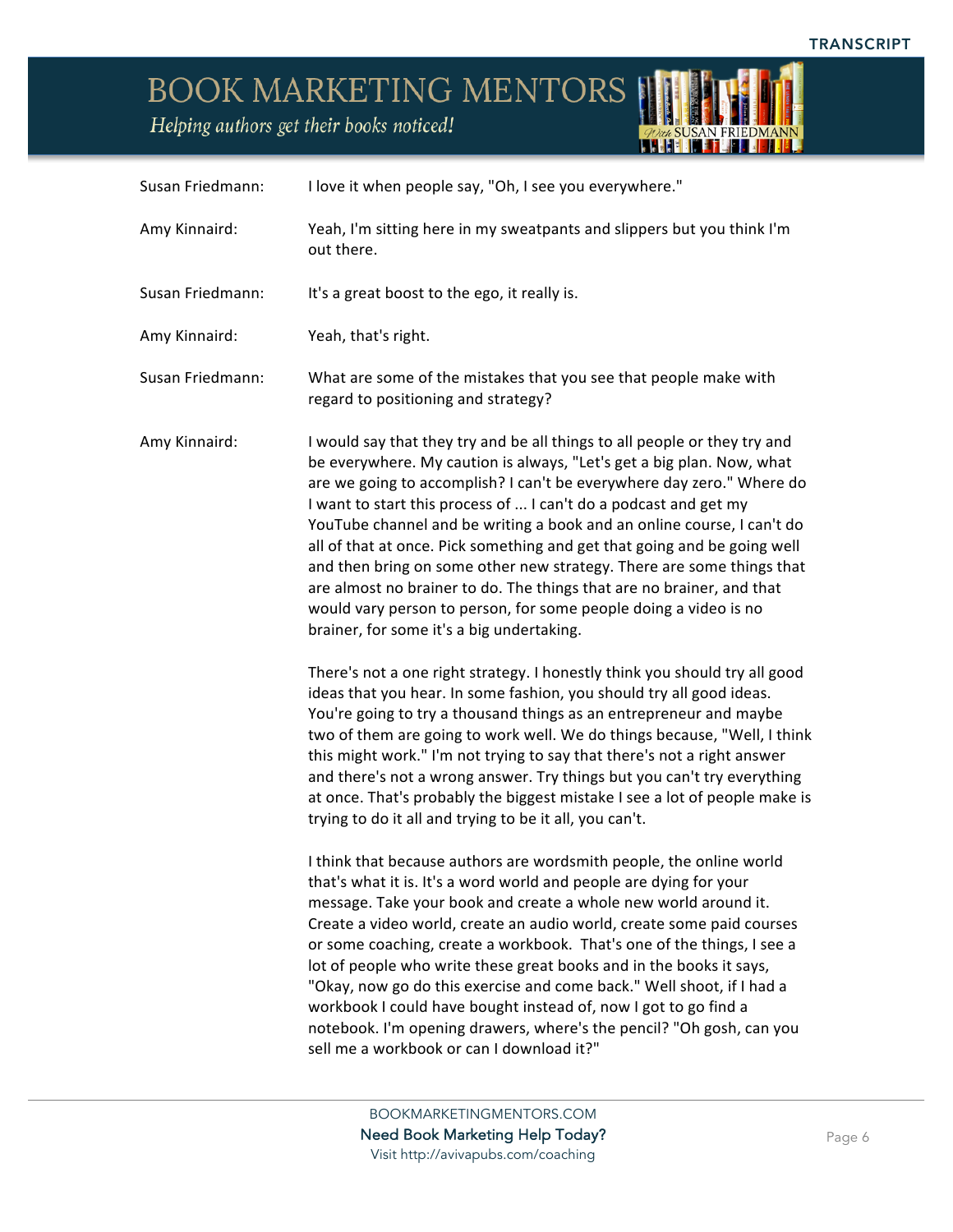#### **BOOK MARKETING MENTORS** Helping authors get their books noticed!

Have a website that's just keyed with all kinds of FAQs and next steps because you got me, sucked me in, I spent \$20 on your book and now I'm really kinda go through the steps or I'm entertained by something. Now what? I want more of you. That's really as an author, "Okay, well those 232 pages were fine, now what?" If you can keep me in the loop by your podcast or your videos or your other content. Give me a call to action. That's probably something that a lot of folks also are not doing enough of or maybe not doing well at. A book, that's great, but now what? How are you going to follow that up? What do you want me to do, come to your website? Right. What am I going to get on your website? Give me something to keep me in the loop and keep me interested and to keep me as a loyal fan. Create a raving fan out of me.

Susan Friedmann: What's interesting too is, and it's been said by many of our guests, is that you're not going to get rich on just writing a book.

Amy Kinnaird: No.

Susan Friedmann: You've got to have that strategic plan as to what else you're going to do with this book. Then, as you say, move on it and pick something. You can't do everything but pick something.

Amy Kinnaird: Right, and I always tell my clients, I ask them, "Who is your competition?" Okay, let's go out there, you and I together, we're going to go and look at that they're doing and emulate the things. If they're doing something you're not doing how can you make something like that work for you? Whatever your competition is doing that seems to be working well, maybe try that. The things that they're not doing, well let's improve on the things that they're not doing. I think we need to keep an eye on competition. In the book, I mean, there's many people but look at the thought leaders in your space. If you're writing on leadership, okay, pick another leadership author and what are they doing.

> I'm not saying copy what they're doing but if they aren't doing a podcast maybe this is your opportunity to lead the way. Really be watchful for what other thought leaders in your industry are doing to raise the visibility. Yeah, because you're right, you're not going to get rich on really all of this stuff. You don't have to spend a fortune, here's the other thing. Especially in the online world, yeah you could spend thousands of dollars on Facebook ads but let's face it, you don't need to do that. Most of this stuff is very low cost if not, read my lips, free.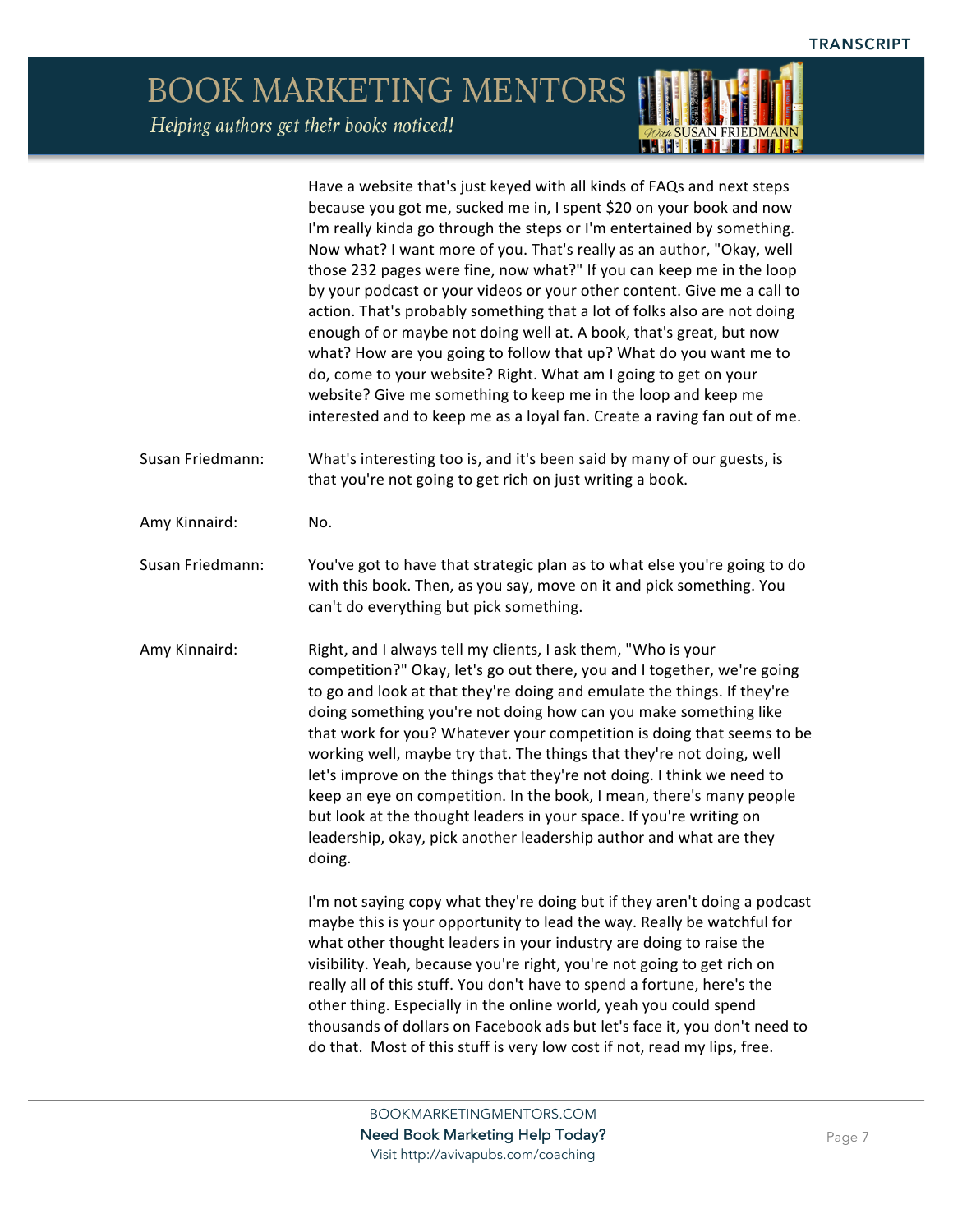

Helping authors get their books noticed!

Don't shy away from it, try it. "Oh my gosh, it didn't work? Well, you haven't invested anything but a little bit of your time."

Susan Friedmann: Yes, I like the idea of going and looking at what your competition isn't doing. Looking at those little ... Well, that's why I call it those niches in the marketplace that people are, it's underserved. There are opportunities there so don't go where everybody else is.

Amy Kinnaird: Yeah, good point. This little gal I was talking to this morning, one of her comments. One of the things we ferreted out was that she was the only one providing the information on this very niched topic to the audience that she was looking at. I was asking her some questions she didn't know the answer to. I said, how are they consuming their ... Did they read the paper, did they listen to the radio, did they listen to XM? Is it AM, FM? What publications did you study? She said, "I don't really know?" I said, "Well, you need to ask."

> That's what I would challenge the listeners is if you don't know what your target audience is doing, how are they consuming information, how do they prefer to find you, I would create little survey. Use, like, surveymonkey.com and ask some of those questions from people who are in your target audience. "What social networks are you using? Do you watch videos? Do you listen to podcasts? Do you get the paper?" You have to know how they want to consume. If I were to create a course around ... I don't know what the topic is, organization. If I had written a book on organization I might reach out to some of the people who are my target audience and say, "Would you prefer to consume this as a series of videos or a podcast or an online course or read other book?"

> I think all of that could lend itself very well into your strategy. You don't know, right now you may just be guessing. You got a 50% chance there.

- Susan Friedmann: Well, I'd learned that the hard way because I've assumed my audience wanted it in certain format because that's what I want maybe. I've gone out and delivered that and it wasn't the right format. Asking is so key, and just those simple surveys. A few, very poignant questions and you get a ton of fabulous information.
- Amy Kinnaird: Yeah. I tend to see a lot of them this time of year. I don't know when this will actually go live but the end of the year or the beginning of the year many people ask those questions. Many people I'm connected with online or through email newsletters or whatever, they ask their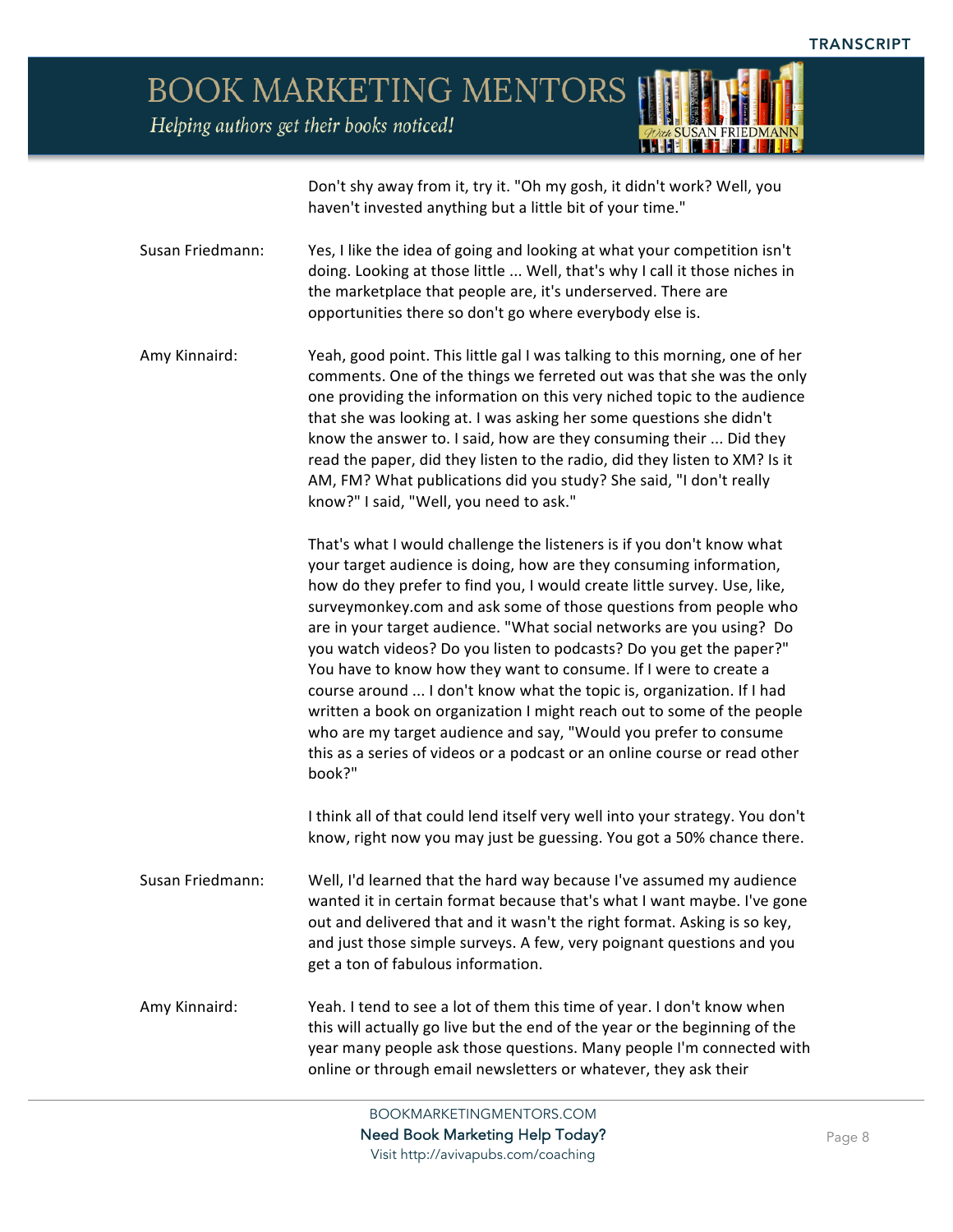Helping authors get their books noticed!

audience, "Well, I want to get to know my audience better in order to provide, be a better service." That's really what it is, it's you want to be serving that audience and so you have to be where they are. That's really the bottom line on especially the online world is where are they, where are they being found? Don't waste a second on Twitter, really, if your readers aren't on Twitter. Just because somebody else is doesn't mean that that's where your readers are, so you got to find out. Susan Friedmann: Yes, I've said that many times. It's like, "Go where they are, don't bother with other things." If your target audience isn't there what's the point? Amy Kinnaird: That's right. Depending on what kind of an author you are it could be very varied. It could a totally different thing to the person that's your best friend who's writing a different kind of book. Susan Friedmann: If our listeners would like to get a hold of you and find out more about your services, how can they do that, Amy? Amy Kinnaird: My email is amy@amykinnaird.com. Of course, that'll probably be in the show notes but Amy, and then my last name is Kinnaird. Amy@amykinnaird.com, I'd love to hear from you. Could also call me, 318-795-0520 and would love to have a conversation with any of you. If you have any questions about the things I've talked about today, would love to do that. Oh, and just hit me up on social media. You can find me on Facebook, LinkedIn, Twitter, you know I'm out there so would love to connect with anybody. Just mention that you heard me on the podcast and would love to connect with you. Susan Friedmann: By the way, you've got a great little giveaway on your website, that Disruptive Manifesto which I thought was brilliant. Amy Kinnaird: Oh, that's good. Yeah, that's probably going to get moved to another page. I've got another one that's in the works. I'm trying to ... I guess your readers hopefully are doing the same things on their websites, having a little, I call it a pink spoon, but a little taste, a freebie taste. Glad you were interested in that. Susan Friedmann: If you were to leave our listeners with a golden nugget of information what would that be, Amy? Amy Kinnaird: Criginally I was going to say something about LinkedIn and I am going to say that. A lot of you probably are not mindful of being in LinkedIn and I wasn't either for awhile, like back in 2010. I have set my web browser so